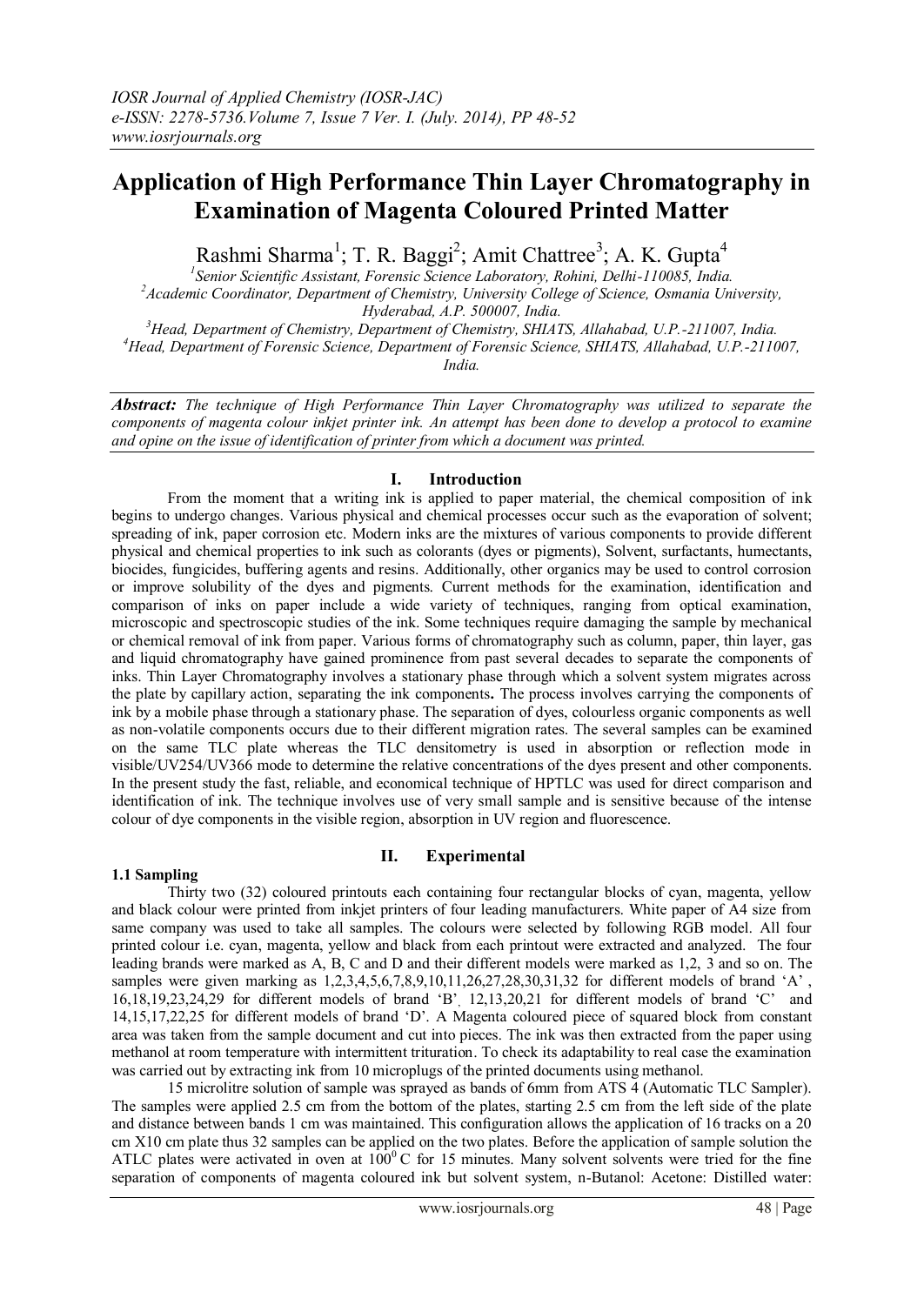Ammonia **(**25:25:5:17.5**)** was found best for the separation of magenta Inkjet Inks. The chamber was saturated to equilibrate the solvent system for 20 minutes. The mobile phase was allowed to migrate till 6 cm from the origin point of plate.

### **1.2 Hptlc Instrumentation Parameters**

A HPTLC instrument from Camag, Switzerland with computer system and installed Cats Software Version 1.4.2 was used. TLC Scanner II was employed for scanning of developed TLC plate and ATS 4 as an application device. Precoated ATLC plates with silica Gel  $60$  (20 cm  $\times$  10 cm) from Merck were used. The TLC plates were developed in twin trough Chamber (TTC) to accommodate standard 20cm X 10 cm plate.

### **III. Results And Discussion**

The aim of printing ink manufacturers is to fulfill the requirement of manufacturers of printers regarding the various characteristics of ink. Ink manufacturers are more interested in physical properties of ink keeping the economical considerations in mind. Ink manufacturers do not hesitate to replace ink components by cheaper ones so as physical properties of ink do not change. Thus examiners cannot rely on the characterization of every ink by the list of their components and individual identification of ink components requires an exhaustive reference collection of all possible chemical compounds that were, are and will be used by ink manufacturers. Although the creation and maintenance of such collection does not appear realistic in practice.

After development the spots were visualized at short wavelength and long wavelength UV. The printer users may use inks from different suppliers for a given model of instrument due to the mass manufacturing. The variation in the composition of the ink of a given brand/model of instrument is illustrated in chromatograms as given in figure 1.After separation of the ink components the plates were then scanned under TLC Scanner. The images of chromatogram were documented by using DigiStore2 documentation system (CAMAG) under UV 254 and 366 nm.After separation the plates were viewed in day light, short wave (254 nm) and long wave (366 nm) and the observation about the colour / fluorescence of the spots was recorded.

Different brands of Magenta coloured computer printer inks are showing discriminating differences by using visible, short wave UV and long wave UV observation whereas within the same brand discrimination is poor. Presently as limited numbers of components are being used by all the manufacture there are some limitations of comparison. As the technology gets more advanced more components may be added to coloured computer printing inks to improve the flow properties, fastness, brightness and reactivity with the paper etc., which would improve the discrimination power of the proposed method. As of now since most of the manufacturers are using same chemical components in varying quantities, we are getting appropriate repeatability of these components in different samples with the same Rf values. Major components being same we may have to largely depend on the minor components. Usually along with the questioned document the suspected printer is submitted for examination to determine whether the particular printer was used to produce a particular printed document. The examination then can be carried out by taking a printout from the suspected printer and comparing the printer ink with questioned document ink by conducting physical and chemical analysis.As the investigation is carried out usually after a long time and it might be possible that the cartridges has been changed or worn out or refilled during that course of time. In such cases another printed document which was printed during or approximately same time is taken as an admitted specimen. That printout can be considered as a printed exemplar for comparison with the suspected printed documents.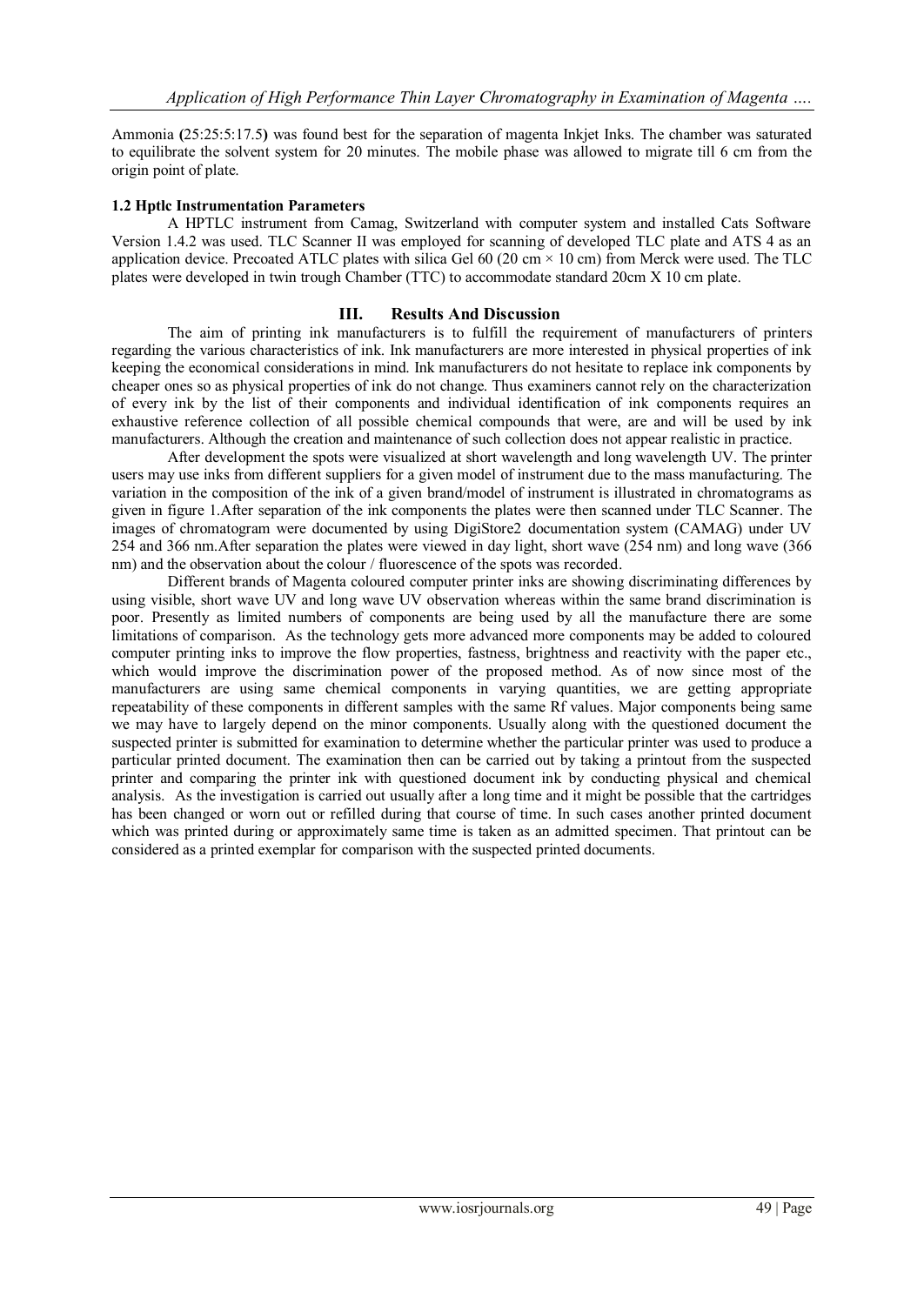

**Figure no 1: Chromatograms obtained for different samples of Magenta ink in visible light, under short wave UV (254nm) and long wave UV (366nm) light.**

If a data bank is built for the current Magenta coloured computer printing inks drawn from different manufacturers there is a fair chance of identifying the manufacturer of a questioned sample after taking into consideration various variable factors like storage condition, exposure to light, wear and tear etc. If an admitted sample from a questioned printer is given, the same can be compared with the suspect printed document by using this method to give a reliable opinion.



**Figure no 2: A typical superimposition of spectra's of Magenta colour samples at Rf value of 0.44.**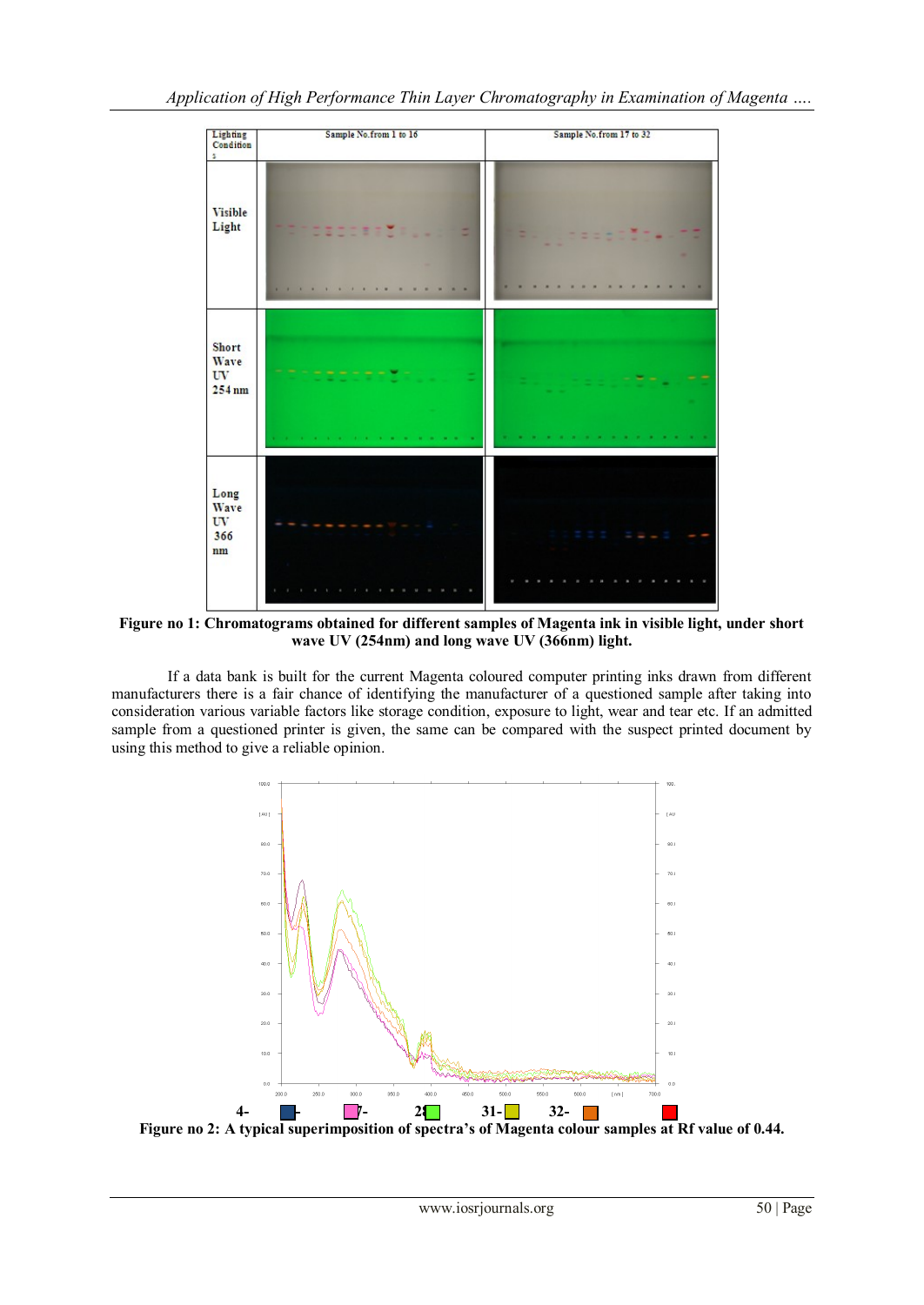As a representative Figure no.3 represents the number of spots obtained for specific printing ink from Brand 'A' for the discrimination of ink from same manufacturer. The opinion of source of questioned document encountered for examination can also be formed on the basis of number of spots obtained. Although this alone could not form the base of an opinion. The origin of printed document can be examined on the basis of all discriminating factors obtained after analysis of a sample from high performance thin layer chromatographic technique such as retention factor, number of spots obtained, colour of spots under visible light, fluorescence of spots under short wave and long wave UV etc. In case the samples are more then discrimination can be made on the basis of number of spots obtained for respective sample.



**Figure no 3: Graphical representation of number of spots obtained for different ink samples of Brand 'A' printer.**

### **IV. Conclusion**

A simple and inexpensive High-Performance Thin-Layer Chromatography (HPTLC) technique employed for the analysis of Magenta colour printed ink extracted from 32 printed sample documents. Based upon the chromatogram developed  $\&$  after scanning each spots in densitometer it was observed that all spots are not consistent with each other. It's not always possible that output (printout) of two inkjet printers is same. Figure-2 indicates the some of the similar ink constituent in Magenta colored ink. But some differences are also found which might be due to the reason that some cartridges have been refilled by local ink manufacturer which may not be having exactly the same ink constituents as the original ink manufacturer. Slight variation in Rf of some spots is always remain due to different ink composition.

#### **Acknowledgements**

Corresponding author is thankful to Director cum Chief Forensic Scientist, Directorate of Forensic Science, GOI, New Delhi for providing Research Fellowship. The authors would like to thank Shri O.P.Murthy, Director, FSL Andhra Pradesh for permitting us to carry out this work in esteemed laboratory.

#### **References**

- [1]. Aginsky V.N,Forensic Examination of 'slightly soluble' Ink Pigments using Thin Layer Chromatography. Journal of Forensic Sciences, 1993 ,38(5):1131-1133.
- [2]. AginskyV. N., Comparative examination of inks by using instrumental Thin Layer Chromatography and Microspectrophotometry. Journal of Forensic Science, 1993, 38 (4-6): 1111-1129.
- [3]. Anthony C.M., Osselton M.D. and Widdop B. Clarke's Analysis of Drugs and Poisons (in pharmaceutical, body fluids and postmortem material).Third edition. 2004, 313(1).
- [4]. Arsov, Mesrob and Gateva.Thin-layer chromatography of basic dyes. Journal of Chromatography. 1973, 81:181-186.
- [5]. Brunelle R.L. , Negri J.F., Cantu A.A. and Lyter A.H. Comparison of typewriter ribbon inks by thin layer chromatography. Journal of Forensic Sciences. 1997, 22: 807-814.
- [6]. Clement J.L. and Ceccaldi P.F.ATLC and study of inks. International Criminal Police Review. 1981, 350:186.
- [7]. Djozan Dj., Baheria T., Karimi M.R. and Karimiand G. Forensic Discrimination of Blue Ballpoint Pen Inks Based on Thin Layer Chromatography and Image Analysis. Forensic Science International. 2008, 179(2-3):199-205.
- [8]. Ellen, D. The Scientific Examination of Documents. Ellis Horwood Limited.1989,122-137.
- [9]. Jasuja O.P., Singla A K., and Seema B.L. Thin Layer Chromatographic Analysis of Indian Stamp Pad Inks. Forensic Science International. 1989, 42(1,2): 255-262.
- [10]. Jasuja O.P. and Sharma R. Thin layer Chromatographic Analysis of Some Printing Inks. International Journal of Forensic Document Examiners. 1997,3(4):356-359.
- [11]. Kaur S., Saroa J. S. and Sharma R.M. Thin Layer Chromatography of Some Common Carbon Papers. The Forensic Scientist OnLine Journal. 2006, 9: 1-9.
- [12]. Kaur S., Saroa J. S. and Sharma R.M. Thin Layer Chromatography of Some Common Carbon Papers. The Forensic Scientist OnLine Journal. 2006, 9: 1-9.
- [13]. Kelly and Lindblom. Scientific Examination of Questioned Documents. Thomas Publisher, 2006, USA.